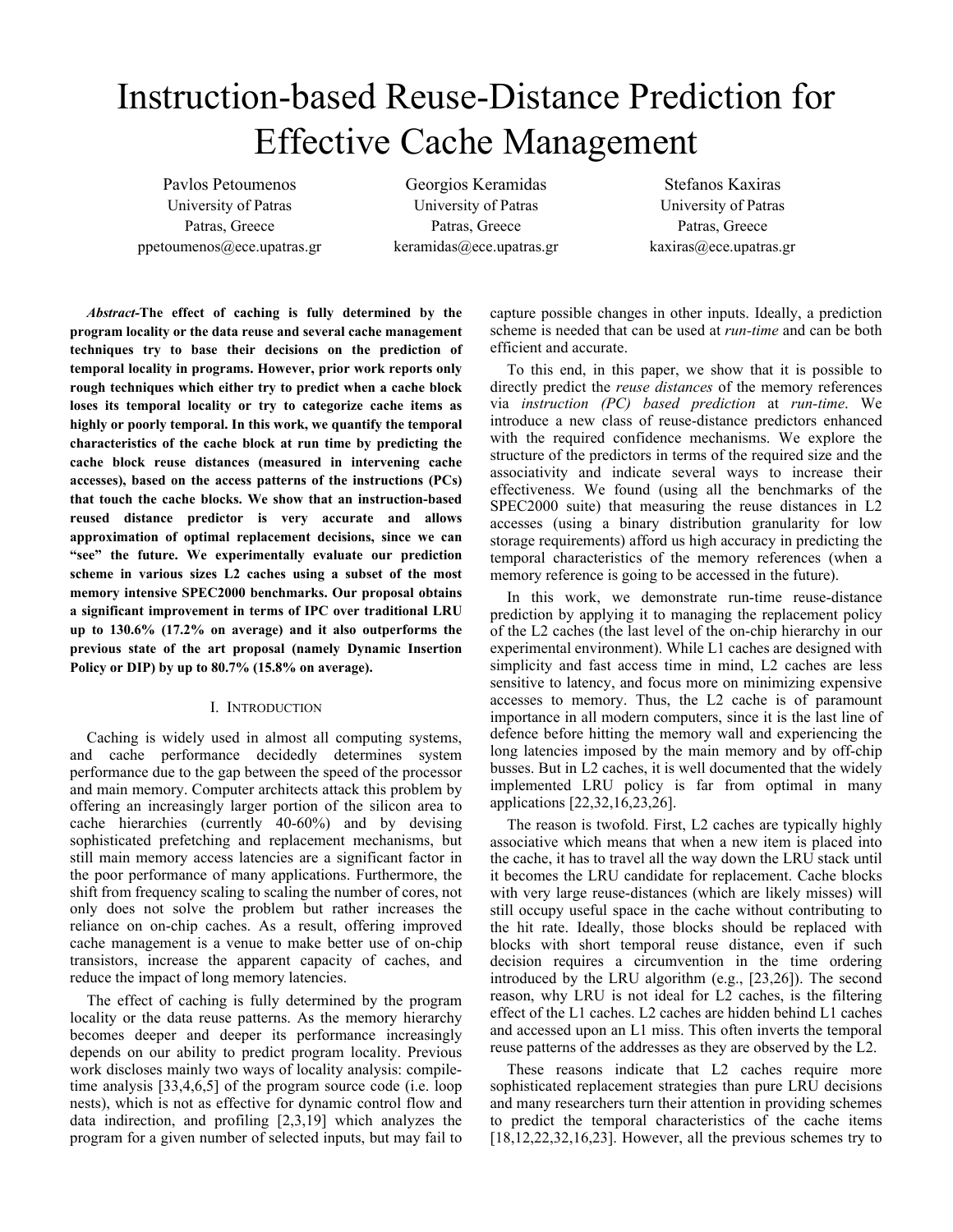predict the temporal locality of the cache blocks in a binary manner (as temporal or non temporal) or try to predict when a cache block will lose its temporal locality. In contrast to previous approaches (as we will show later), our instructionbased predictor allows us to fully quantify the temporal locality of the memory accesses. The output of the predictor is the reuse distance of the cache blocks using a power-of-two distribution (measured in L2 accesses). As a result, direct comparisons among the temporal locality of the cache blocks are possible, which distinguishes our scheme as a fine-grained approach, in contrast to previously proposed coarse-grain approaches [18,12,22,32,16,23]. The main contributions of this work are the following.

- We systematically examine reuse-distance prediction and show that its success depends on both the access stream and the way reuse distances are measured at the cache level of interest (in our case the L2). Specifically, we show that we can obtain great improvements over prior approaches, in both accuracy and coverage, by tracking for the prediction only a *filtered* L2 access stream discounting irrelevant events such as writebacks, and at the same time measuring reuse distances in terms of the intervening *filtered* L2 accesses.
- We study practical predictor organizations, concerning size, associativity and embedded confidence estimation, and show that the PC prediction requirements in terms of hardware are quite small (under 2% of the total L2 size).
- In addition, we study efficient techniques to collect reuse distances at run-time (reuse-distance sampling), something that has been largely glossed over in prior work.
- We apply the improved prediction mechanisms in a hybrid replacement mechanism which automatically reverts to LRU when it is required. Having reuse-distance information for each cacheline in a set would allows us to approximate *optimal* replacement decisions by looking into the future. However, lack of prediction information does lot limit our mechanism since we can also look into the past: the longer a cacheline remains unaccessed the higher the probability that it is useless [15]. Our algorithm dynamically picks one of the two candidates (the one indicated by "past" information and the one indicated by "future" prediction). An extension of the algorithm is to victimize the currently fetched block by not caching it at all in the L2 (*selective caching*).
- Finally, we thoroughly evaluate our approach for all SPEC2000 benchmarks and for various L2 cache sizes. Our results indicate a significant speed up in 8 out of the 26 SPEC2000 applications by up to 130.6% and 17.2% on average, while not slowing down any of the remaining applications by more than 1%. Furthermore, we compare our approach to a recently proposed scheme (namely Dynamic Insertion Policy or DIP [23]) and we show that we surpass it terms of IPC by up to 49.6% (10% on average) and by up to 80.7% (15.8% on average) when the selective caching approach is employed.

The remainder of this paper is organized as follows. Section II presents the motivation of this work and clarifies the correct framework to correlate the reuse distances of the cache blocks with the memory access instructions. Section III provides evidence of this correlation and presents our instruction based reuse distance predictor. Section IV discusses



# **Figure 1. Depending on how we measure reuse distances at different cache levels we can get different behaviors for the same cache blocks**

and quantifies the effectiveness of the predictors using practical, low overhead sampling techniques. In Section V, we evaluate our methodology in improving the replacement decisions of the L2 caches. In Section VI, we put this work in context of related work. Finally, Section VII concludes the paper.

# II. MEASURING REUSE DISTANCES

In this work, we attempt to relate the reuse distance of cache blocks to memory-access instructions. Our premise is that, due to program locality and the regular nature of loops, certain frequent memory-access instructions tend to access cache blocks that exhibit predictable reuse behavior.

To proceed with this kind of prediction we need to clarify two questions:

- At what cache level do we measure the reuse distances?
- How do we measure reuse distances?

The problem is complicated because of the multilevel cache hierarchy: there are multiple ways to associate instruction (PC) information to access information (in our case reuse distance information) at the different cache levels. For example, one can use the number of intervening (memory-access) instructions as a measure of reuse distances —in other words, one can count as a reuse distance of a cache block the number of loads/stores executed between two successive accesses to the cache block.

This would be fine as long as our target cache is the L1. However, this type of measuring of the reuse distances would not be appropriate for managing the L2 cache. This is because such reuse distances correspond to how frequently a cache block is accessed by the instruction stream and not how they are accessed in the L2. The L2 access stream is the stream of misses and writebacks coming out of the L1 and this gives to the (L2) cache blocks a totally different reuse distance behavior than what we can infer from the processor accesses [16,23].

Consider the example in Figure 1 which shows the accesses to a single 2-way set in the L1 and the corresponding accesses to the L2. Cache blocks A, B, C, and D are accessed by the processor resulting in the eventual eviction of A and B from the L1 set (because of C and D) and their re-fetch. Measuring the reuse distance of A using processor accesses we end up with three different reuse distances (which might actually hamper prediction). In any case it seems that the behavior of A is different than the behavior of B. In contrast, measuring their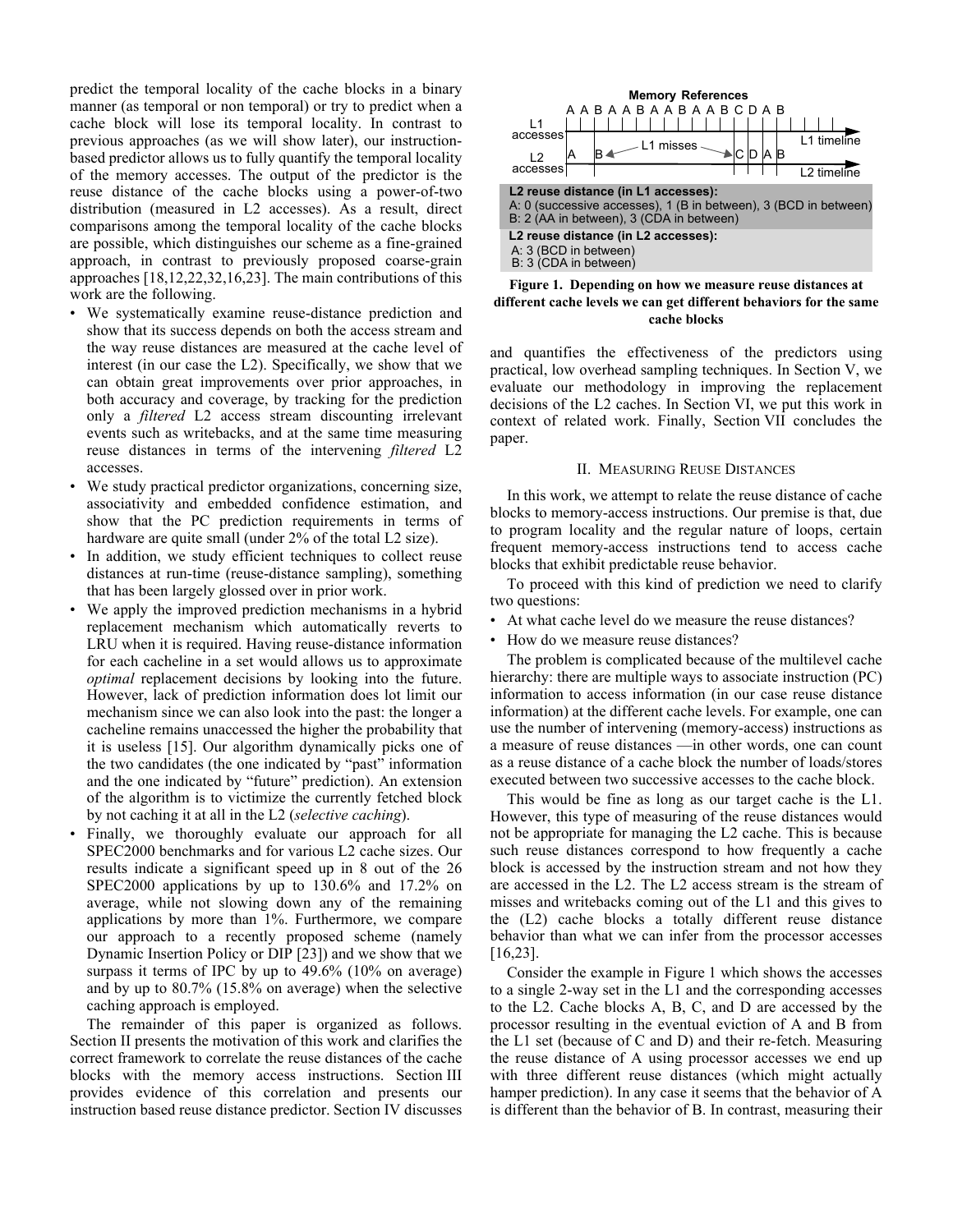

**Figure 2. Accuracy and coverage compared to previous work**

behavior using L2 accesses the two blocks seem equivalent. For the purpose of managing the L2 it is the latter that matters.

While previous work made no distinction which access stream is used to count reuse distances, here we argue that for managing a specific cache level, one must rely on the access stream of this level to measure the reuse distances. To prove this point, Figure 2 compares accuracy and coverage for making reuse-distance predictions in the L2, but measuring the reuse distances in two different ways: with processor accesses (L1 accesses), and with L2 accesses. Without getting into the details of the prediction mechanisms, reuse distances are associated with the instructions (PCs) that access the L2 and predictions are performed based on history. It is evident from Figure 2 that markedly improved results can be expected by choosing the right "counter" for reuse distances.

#### *A. Filtered access streams*

While for the processor access stream one can expect that each access is genuinely related to program behavior, this is *not so* for all the accesses below the L1 in the cache hierarchy.The reason is that an eviction from a cache level can appear as an *access* at a lower level if it is a writeback (i.e., appears as a write at the lower level). An eviction, however, is not related to the instruction that caused it in the first place. In other words, accesses corresponding to writebacks cannot be associated with any specific instruction. Failure to see this effect can pollute reuse-distance prediction with random information and seriously degrade the results. It is therefore necessary to filter the access stream from such irrelevant events. *Prediction can be performed only for the read accesses in the levels below the L1 and not for the writes*. Our improved results in Figure 2 assume such filtering.

#### III. PREDICTION REQUIREMENTS

One of the motivations for correlating cache block reuse distances to the instructions (PCs) that access them is that the number of instructions involved is relatively small. To show this we examined all the programs of the SPEC2000 suite. For illustration, we show the collected reuse distances for two representative benchmarks —*art* and *vpr*. We specifically selected these benchmarks, because they exhibit different reuse-distance behavior.

We run each program for 250M instructions after the necessary skipping (see Section V for more details). We concentrate on the L2 and collect the reuse distances for each



**Figure 3. Collected reuse-distances for** *art* **and** *vpr* **(corresponding to 98.5% of the total accesses to the L2)**

instruction (PC) that accesses the L2. Reuse distances are measured in L2 accesses using a filtered access stream, as described in Section II.A. We consider reuse distances up to 1M intervening accesses, which means that a reuse distance has a storage requirement of 20 bits. Reuse distances larger than this are represented with the maximum value. In many cases, we can use a reduced resolution for the reuse distances, discarding a few low-order bits as we will see in Section V.

Figure 3 plots the results of this experiment. For reasons of clarity, we present the PCs that are responsible for the 98.5% of the total accesses to the L2. In addition, we categorize the reuse distances in four groups. The group tagged as "short" (see Figure 3) contains the number of the reuse distances with values between  $2^0$  and  $2^{10}$ . Addresses in this group are characterized with short temporal reuse patterns and are expected to experience more cache hits. In contrast, the group tagged as "very large" represents the number of cache blocks with very large reuse distances  $(2^{19}$  to  $2^{20})$ . These addresses are primary candidates for management (in the case of creating a replacement algorithm, these addresses should be replaced even if they reside in the top of the LRU stack). The "medium" and the "large" group correspond to the number of the cache blocks with reuse distances between  $2^{11}$  to  $2^{14}$  and  $2^{15}$  to  $2^{18}$ . respectively.

As we can see, for both programs, there is a need to capture the reuse distances of only a few instructions in order to take a representative picture of the benchmark's memory behavior. *art* needs 32 instructions, while in *vpr*, 18 PCs are capable to capture its memory reuse-distance patterns. In any case, the limited number of the required PCs reveals that our proposal can be integrated in a real system with low overhead.

*art* shows a straightforward per-instruction reuse distance histogram contributing to our initial argue about the predictable nature of the reuse distances via instruction based prediction. The bulk of the PCs touch cache blocks with "medium" reuse distances. However, some PCs generate cache blocks that are either "medium" or "large". The "large" cache blocks are primary candidates for replacement, because it is expected to be cache misses, so their early replacement can free up useful space in the cache. The situation in *vpr* is not as clear. Unique PCs are associated with a variety of reuse distances. However, optimization hints still exist (since there are cache blocks with very large reuse distances). The problem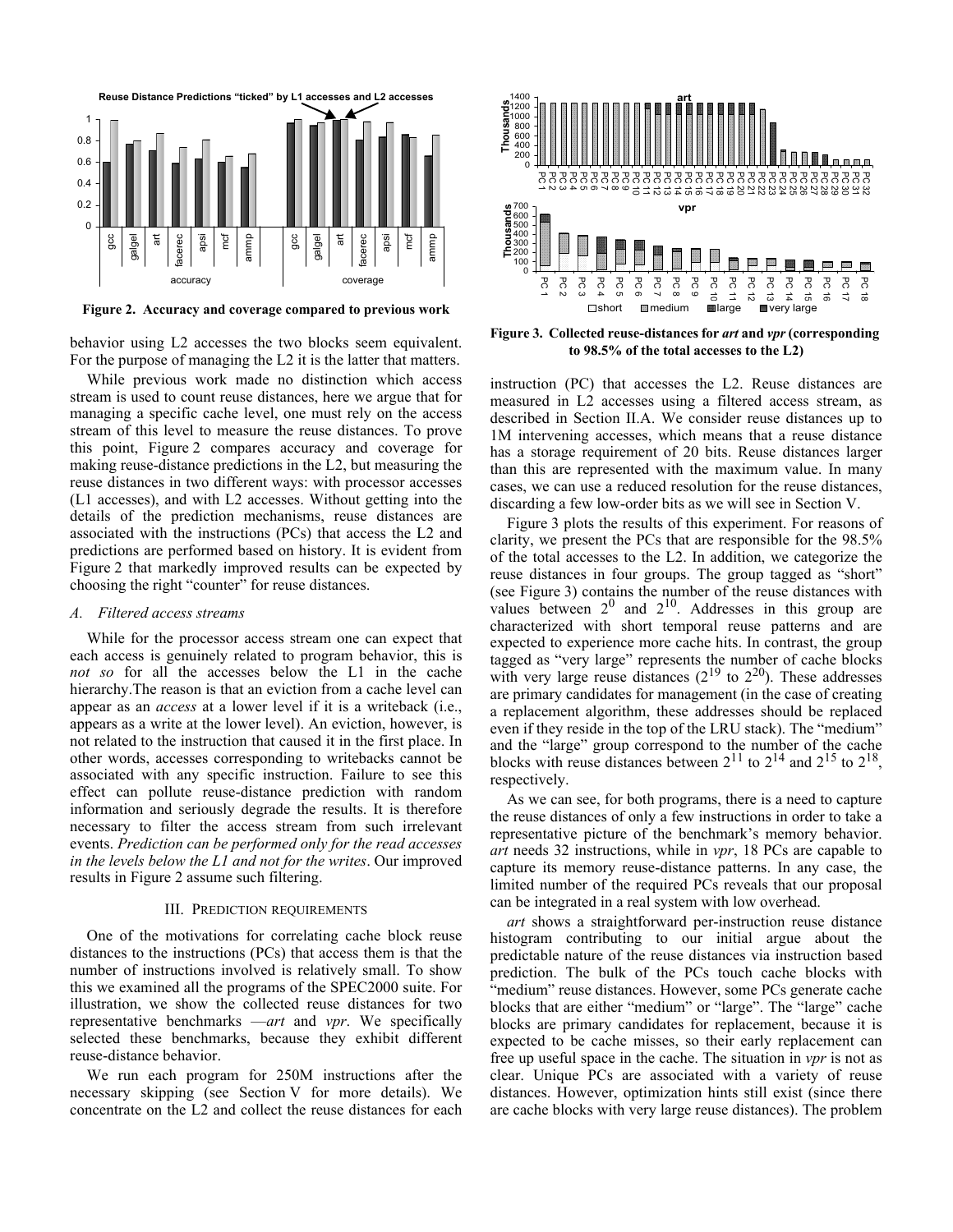



is to identify these addresses, but this subject is covered in the following subsections.

The results of our analysis of the SPEC2000 benchmark suite indicate that a simple structure, such as the one shown in Figure 4, is well suited to handle the instruction-based prediction of reuse distances. An instruction accessing a cacheblock at the target cache level initiates an access to a history table indexed by the PC of the instruction. The history table provides the recorded reuse-distance for this PC, along with an estimated confidence for the prediction. Reuse distances are collected with a *sampler*, which is the subject of the next section.

Because it is unlikely that reuse distances are predictable at a very fine resolution (i.e., it is unlikely to encounter the exact same reuse distance over and over again) we consider predictions as *correct* when the observed and predicted reuse distances are of the *"same magnitude."* There are several ways to implement such a scheme and we have chosen to use a power-of-two magnitude comparison with good results. Thus, for the update of the predictor, we consider as *equivalent* the reuse distances whose log2 values are the same.

According to our study a predictor size of 256 entries is more than enough to capture all the significant PC's in a typical program phase. Additional entries can hold information for rarely executed load/stores that may not be easy to predict and do not significantly improve the effectiveness of our prediction.

Furthermore, aliasing effects in the predictor that can potential taint history information can be removed by making the structure associative (lowering the power consumed by the predictor as well). We examined several associativities for the predictor structure and we concluded that an 8-way associative structure is almost as good a fully associative organization in terms of performance. Finally, our predictor design includes confidence counters for its predictions. A confidence counter per entry determines whether it is *"safe"* to attempt a prediction ("safe threshold" —see Section V). The confidence counters are incremented with each correct prediction and decremented with a wrong prediction. The predictor entry is allowed to change its reuse distance prediction (prediction replacement) only if its confidence counter is 0.

#### IV. PRACTICAL REUSE-DISTANCE COLLECTION AT RUN-TIME

The predictor structure discussed in the previous section can deliver predictions based on its stored history information about reuse distances. An additional mechanism is needed, however, to collect this history and update the predictor. Verifying the predictions increases the confidence of the prediction entries. In contrast, refuting the predictions decreases confidence and (depending on the setup of the



**Figure 5. SPS reuse distance sampling mechanism**

confidence mechanism) allows the update of the predictor entries with the new observed reuse distances.

Naively, a mechanism to achieve this would be to track each prediction until it is verified or refuted. We call such a mechanism a *"full sampler"* (FS). This means that for *every* access for which we have a prediction, the actual reuse distance of the accessed block must be determined. The actual reuse distance is then compared to the prediction and the predictor entry for the corresponding PC is updated.

Obviously, the state of such a tracking mechanism is enormous. The problem is that very large (actual) reuse distances —of the order of a million accesses— require that the corresponding prediction must be remembered for a very long time. Note that, by nature, predictions for reuse distances are verified out-of-order. That is, a prediction for a long reuse distance is verified far into the future, even if subsequent predictions for the same PC (but for smaller reuse distances) can be verified sooner. This is inherent in all our tracking schemes.

To determine the actual reuse distance for a prediction we must remember when it was made (wall-time measured always in L2 accesses). A structure holding all the outstanding predictions (yet to be verified) needs to be searched fast and often: with every cache access we must check whether a previous prediction exists for the cache block address. One could consider a very large CAM for this job, but that would be impractical due to area, power, and speed concerns. An alternative would be to implement a large hash table, but that would exacerbate the storage problem. Clearly, something much more practical is needed for the run-time prediction of reuse distances.

Our solution is to piggyback the tracking mechanism on to the predictor entries. Each predictor entry, corresponding to a single PC, has the ability to store one outstanding (yet unverified) prediction. Until this prediction is verified (or refuted) the predictor entry can deliver new predictions (for the subsequent invocations of the same PC), but the predictor entry cannot be updated. We call this *"Single-Prediction Sampler"* (SPS). The structure of the SPS in relation to the predictor is shown in Figure 5. Each entry in the SPS is linked to a single predictor entry. Every accessed address is checked against the addresses in the sampler.<sup>1</sup> A match determines the reuse distance for the corresponding predictor entry.<sup>2</sup> Although this sampler can skip many updates, its performance holds up very well against the full sampler (see Figure 7 for a comparison). But, there are some cases that need special attention.

 $1$  This can be organized as a CAM or a set-associative structure. The latter case introduces a few storage conflicts but for associativity of 8 or more the effects are insignificant.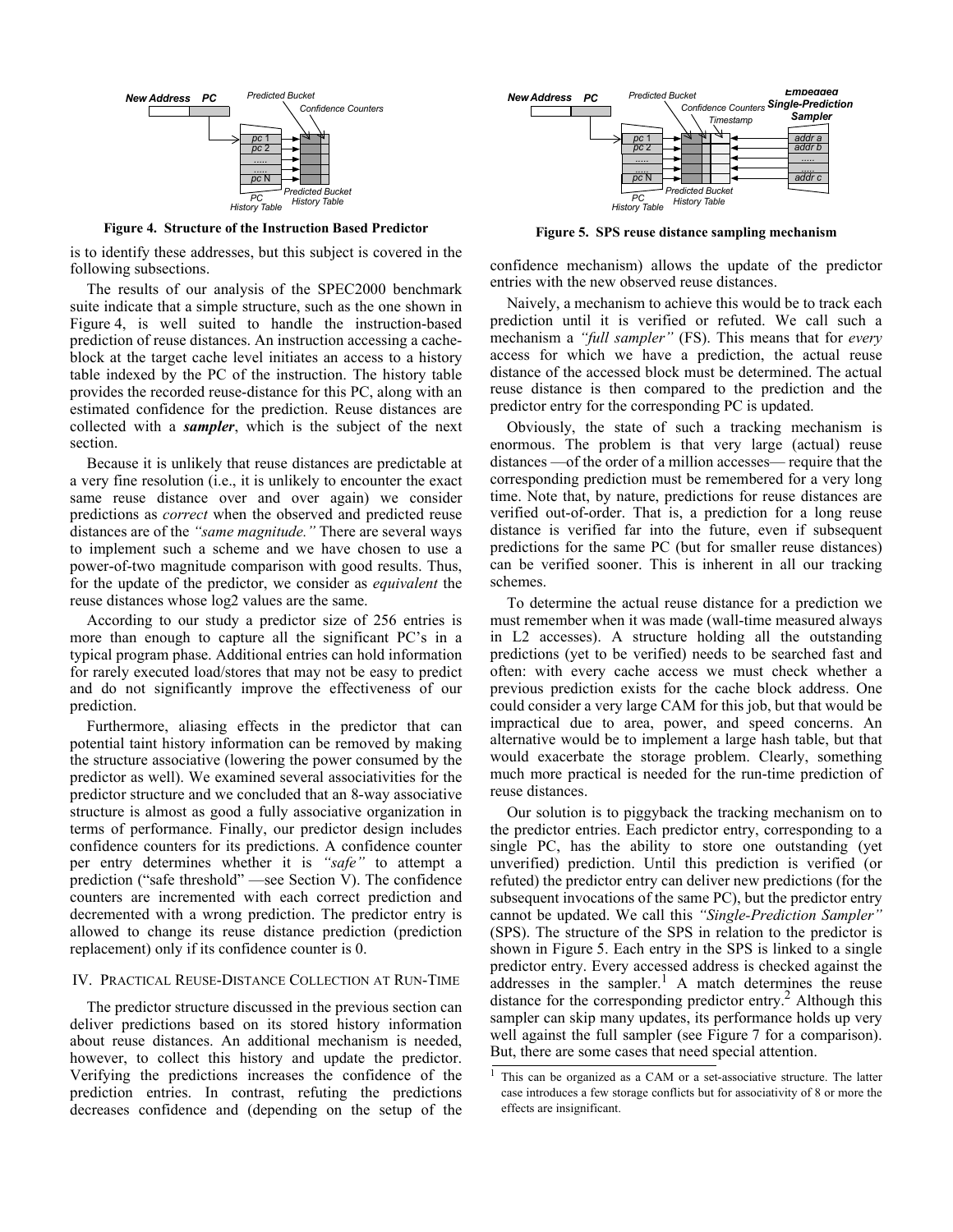

**Figure 6. Handling of reuse distances by the SRDS and the SPS**

The problem with SPS is a scenario where a prediction for a long reuse distance is followed by a string of short reuse distances. Assuming that the long reuse distance prediction is correct, it will be verified when we see again the same cache block far into the future. Since the predictor entry does not change until then, subsequent predictions will also give long reuse distances, *even though the behavior of the subsequent accesses changes to short reuse distances*. All such predictions would be incorrect, without hope of adjusting the prediction. A full sampler, on the other hand, would have no problem correcting this situation. In the full sampler, even if there is an outstanding long-reuse-distance prediction, short reuse distances would be verified a lot sooner —*"under"* the outstanding prediction— and would update the predictor entry to deliver correct (short-reuse-distance) predictions.

While, for its simplicity, the SPS gives good results, we need to safeguard against such situations. To this end, we add a very small sampler intended to capture short reuse distances that we would otherwise ignore, waiting for a long reuse distance to be verified. We call this the "*Short-Reuse-Distance Sampler*" (*SRDS*) and it works only with conjunction with an SPS.

SRDS is simply a small FIFO sampling the L2 access stream with a sampling rate of 1/*N*. It randomly picks one out of *N* (on average) accesses and stores the prediction made on this access (a link to the predictor entry). Because it is a FIFO its size and sampling rate determine the maximum reuse distance it can capture: *max reuse distance = size* × *sampling period.* For example an 8-entry FIFO sampling every 256 accesses can "see" the reuse distances of up to 8×256=2048.

SRDS works in parallel to the SPS and can update the predictor entry independently when it detects small reuse distances. However, it introduces a bias towards small reuse distances. This is because SRDS can see many short reuse distances both because they are quick to detect *and* because SRDS can overlap their detection. In contrast, SPS may take a long time to verify a *single* long reuse distance and in the mean time no other long reuse distance can be detected (cannot be overlapped). This situation is shown in Figure 6. SRDS is able to capture all the short reuse distances (even if they overlap). SPS can deal with a single long reuse distance at a time. The result is that predictions with the long reuse distances labeled b and c in the figure go undetected (SRDS cannot see them, SPS cannot overlap them).



**Figure 7. Comparison of FS, SPS, and SPS+SRDS (tagged as SRDS) in terms of accuracy and coverage**

There is, however, a way to account for such "lost" long reuse distances: if an entry falls out of the SRDS FIFO without ever seeing a reuse distance then we assume that it corresponds to a *long reuse distance*. SRDS balances its updates using an accounting scheme that tallies the long and the short reuse distances it sees. For each long reuse an update with a short reuse distance is inhibited. The tallies are kept in the corresponding predictor entry.

Given this analysis Figure 7 compares the accuracy and coverage of the prediction for FS, SPS and SPS with SRDS. It is evident that SPS alone performs well compared to FS (or even better, e.g., in *gzip*, *mgrid* and *apsi* —because it discards noise) and in the cases SPS lags behind FS, SRDS can make up for the lost ground (e.g., in *applu*, *crafty* and *ammp*).

Finally, the memory overhead introduced by our predictor and sampler is the following:  $256 \times 71$  bits per entry<sup>1</sup> or 2.3Kbytes, which is a reasonable overhead compared to a 512Kbyte or 1Mbyte L2 cache. Also, since the table is very small, it is not latency sensitive and it can be located on-chip. Obviously, the memory requirements of the 8-entry SRDS are negligible.

#### V. REUSE-DISTANCE PREDICTION APPLICATIONS

Ideally, what we would like to do in a replacement algorithm for the L2 is to employ Belady's optimal replacement in which we replace the cache block that is going to be accessed farthest in the future. Reuse distance prediction allows us to approximate this because it gives us a way to estimate the next access for a cache block *relative to the anticipated accesses for other cache blocks in a set*. Note that this is the only mechanism that allows such quantitative comparisons [22,32,16].

Assuming that we have a prediction of the reuse distance for every cache block in a set, it is straightforward to implement comparisons between the anticipated future accesses. Reuse distance prediction can be stored with each cache block, along with an indication of the time the cache block was last accessed. At any moment, the estimated arrival of the next access to a cache block is computed as the difference between the predicted reuse distance and the time (measured in L2

 $2$  Reuse distances in all our schemes are represented up to a maximum of 1M accesses (20 bits). If we have not seen a match within this reuse distance we eagerly update the predictor entry (with the maximum reuse distance) allowing the verification of a new prediction. The mechanism for this is similar to *decay* [15].

<sup>1</sup> 26b recorded address +32b PC +5b predicted bucket +5b time stamp in power-of-two granularity  $+ 2b$  confidence counter  $+$  valid bit  $= 71b$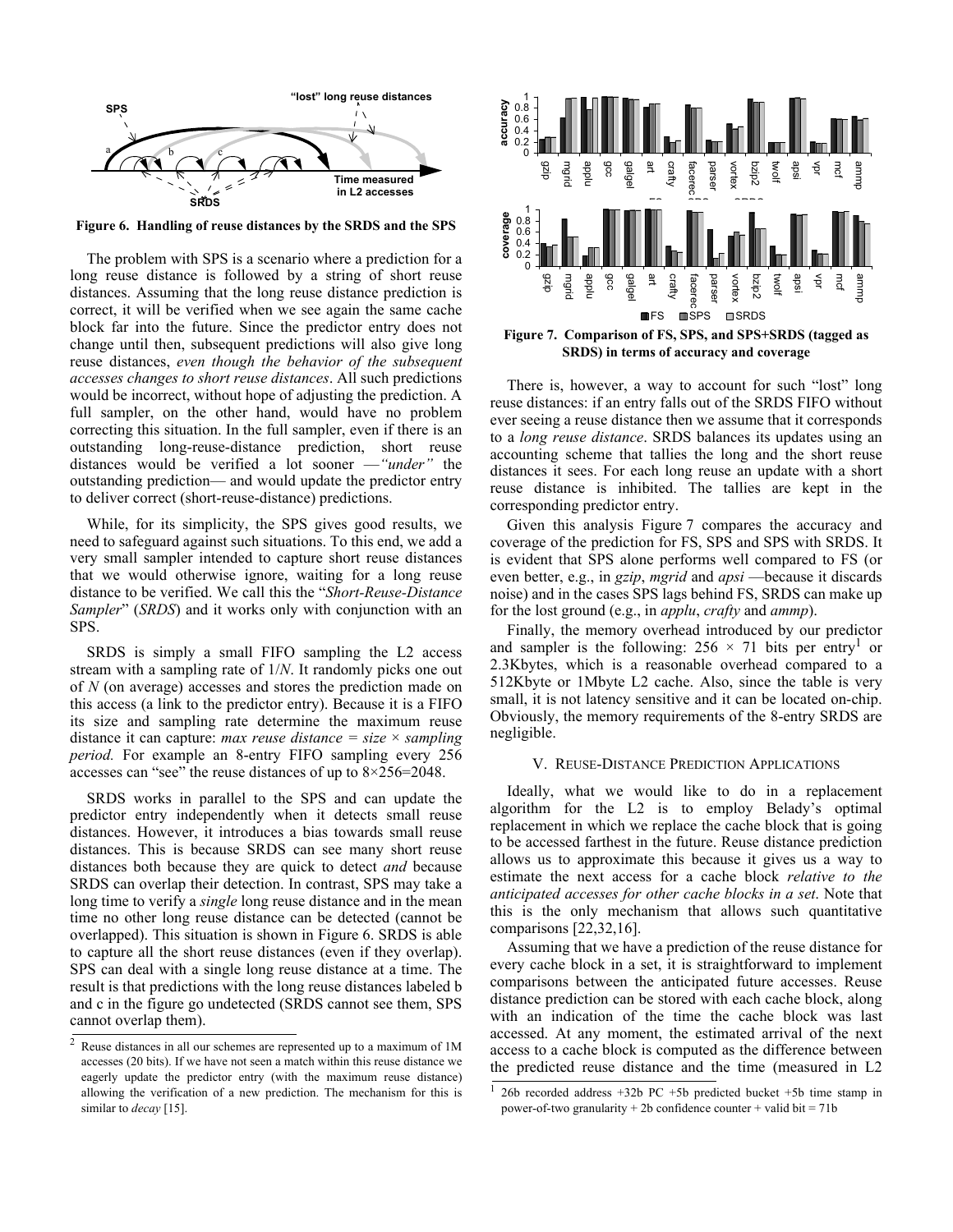

**Figure 8. Read misses reduction results for 16 SPEC2K benchmarks with more than 1 miss per 1K-instructions.**

accesses) the cache block has been resident in the set. The cache block with the farthest estimated next access is the victim for a replacement.

While the above description requires arithmetic calculations and comparisons, the same effect can be achieved by storing the predicted reuse distance with each cache block (when it is last accessed) and then decrement it with each intervening access as time passes. It is evident that at each point in time the remaining reuse distance corresponds to the time left for the predicted next access. An important realization here is that storing and manipulating the reuse distances at a reduced resolution (for example discarding 4 to 8 of their low-order bits) has little effect on the quality of management we can achieve. In such a case we decrement the reuse distances every *24 to 28 intervening L2 accesses, which corresponds, on average, to thousands or tens of thousands of cycles*. This corresponds to similar power overhead as with cache decay counters which was shown to be negligible [15].

The above scenario works well only if we have a prediction for all the cache blocks in a set. Since reuse distance prediction does not provide complete coverage (i.e., a prediction for each access), in many cases we may have cache blocks without predictions. To handle these situations, we compare the estimated time for the next access for the blocks for which we do have a prediction to the time blocks have remained *unaccessed* in the cache for those blocks for which we do not have a prediction. In other words, we either look into the future for the next access or try to estimate whether a block has *decayed* [16] by staying unaccessed for a long time. An additional decay counter that is incremented with every access is required. The decay counter operates similarly to the reuse distance prediction counter and at the same resolution. Among all blocks we select for replacement the one with the largest next-access time (which is the candidate for the optimal replacement) or the largest decay time (which is the LRU block).

An enhancement of the above algorithm is to take into account the currently fetched cache block for victim selection. If the currently fetched block has a prediction for a reuse distance that exceeds the time-to-next-access or the decay time of all the blocks in the set, then it can be chosen not be inserted into the cache instead of selecting one of the residing blocks for eviction. We call this feature *Selective Caching,* or *SC*.

## *A. Simulation Setup*

Our experiments were performed using a detailed cycle accurate simulator that supports a dynamic superscalar processor model. Our baseline processor is a 4-way superscalar processor with an 80-entry reorder buffer. We simulate a 32K, 64 byte block, 4 way, dual-ported, 2 cycle L1 data cache and a 16-way, 13 cycle unified L2 cache of various sizes. The main memory has a 500 cycles latency and is able to deliver 16 bytes every 8 cycles. We use various L2 cache sizes in order to have a good understanding about the L2 cache behavior. The instruction-based predictor utilizes 2-bit confidence counters and a prediction is attempted —considered *safe*— if the value stored in the confidence counters is greater or equal to two.

In order to show the effectiveness of our approach we compare it to the recently proposed replacement algorithm called Dynamic Insertion Policy or DIP [23]. DIP is a very successful scheme requiring negligible hardware cost (less than 2 bytes<sup>1</sup>). The underlying idea of DIP is to prevent the

Recall that our approach requires 2.3Kbytes (less than 1% of the total cache size), but we do not consider it as an important overhead in the high performance computing area.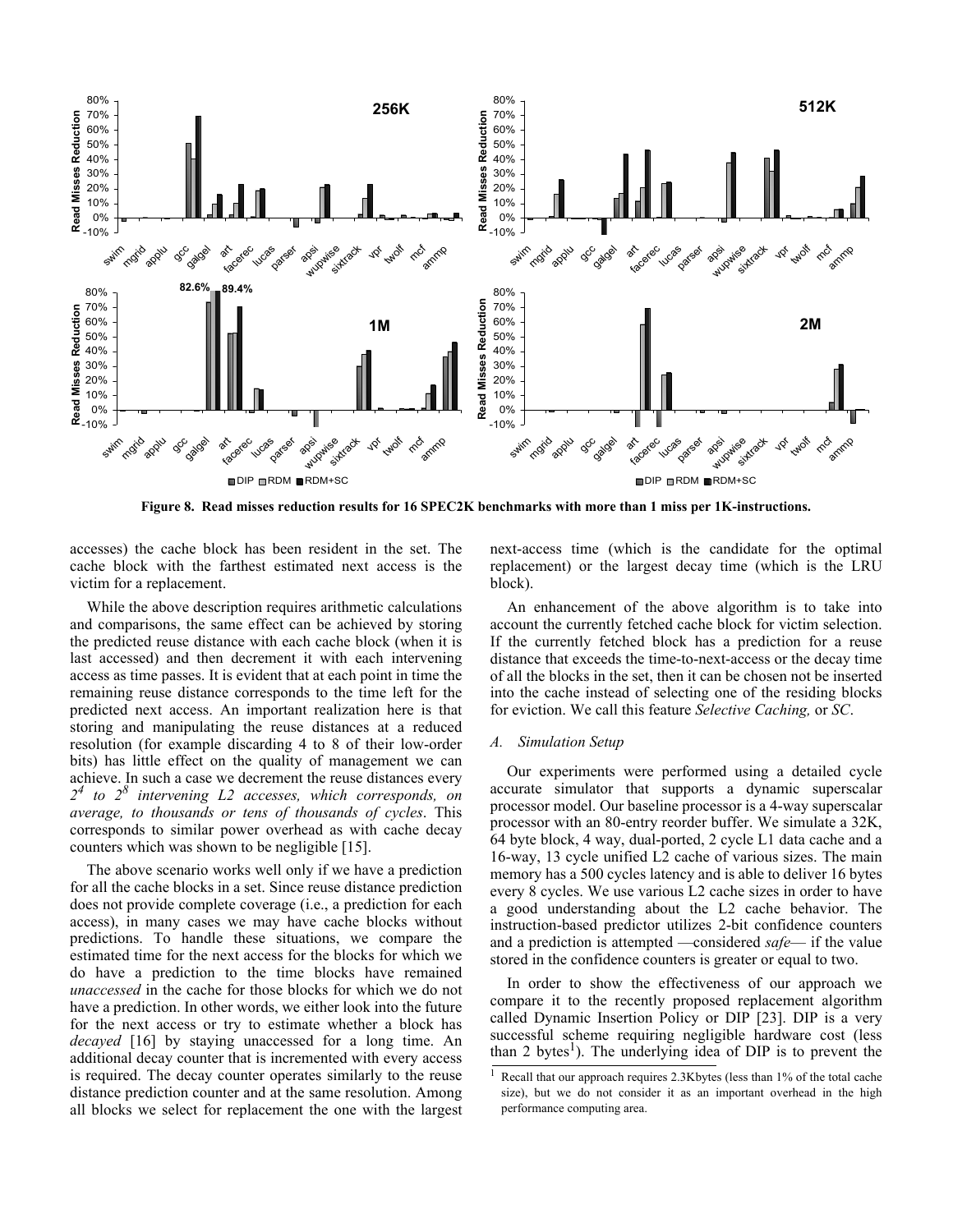

**Figure 9. Normalized IPC results for 16 SPEC2K benchmarks with more than 1 miss per 1K-instructions.**



**Figure 10. IPC improvement (left) and Read misses reduction (right) results for DIP, RDM, RDM+SC**

cache lines that are not expected to exhibit temporal locality from not staying in the cache for long. This is done by dynamically adapting the position of the LRU stack at which the cache blocks are inserted. We have implemented the DIP approach in our simulation framework by carefully porting the code distributed by the authors [8].

To directly compare with prior work, we run *all* the applications of the SPEC2000 benchmarks (both data and computational intensive programs). But in the interest of clarity we do not show results for benchmarks which have less than 1 miss per thousand instructions. Such benchmarks have low cache requirements and do not benefit from advanced replacement algorithms. We note here that *our* proposal does not negatively affect their performance. This leaves 16 benchmarks (shown all in Figure 8 and Figure 9) that can be affected by replacement algorithms. Of those 16 benchmarks only eight actually show significant performance improvement (or degradation in several cases for DIP): *gcc, galgel, facerec, apsi, sixtract, ammp, art,* and *mcf* and we concentrate on these.

The simulations were performed after the necessary skipping instructions for every benchmark. We simulate 200M instructions after skipping 3 billion instructions for *ammp,* 2B for *mcf*, and 1B for the rest of the benchmarks. Finally, in order to take a more representative picture of the actual strength of the replacement algorithms, we warm up the caches for 100M instructions and after that period we start to collect statistics.

## *B. Performance Evaluation*

We performed the simulations for several L2 cache sizes (256K to 2M) to assess the effects of cache management for each program in different conditions. Our results show that for the cache sizes where LRU performs adequately compared to an optimal replacement, further management does not contribute much. Similar conclusions are reached in several other papers [16,21,22,23,32]. However, in the cases where LRU does not fare well, then the opportunities for management are significant. Figure 8 and Figure 9 show the complete results in terms of IPC reduction and read misses reduction for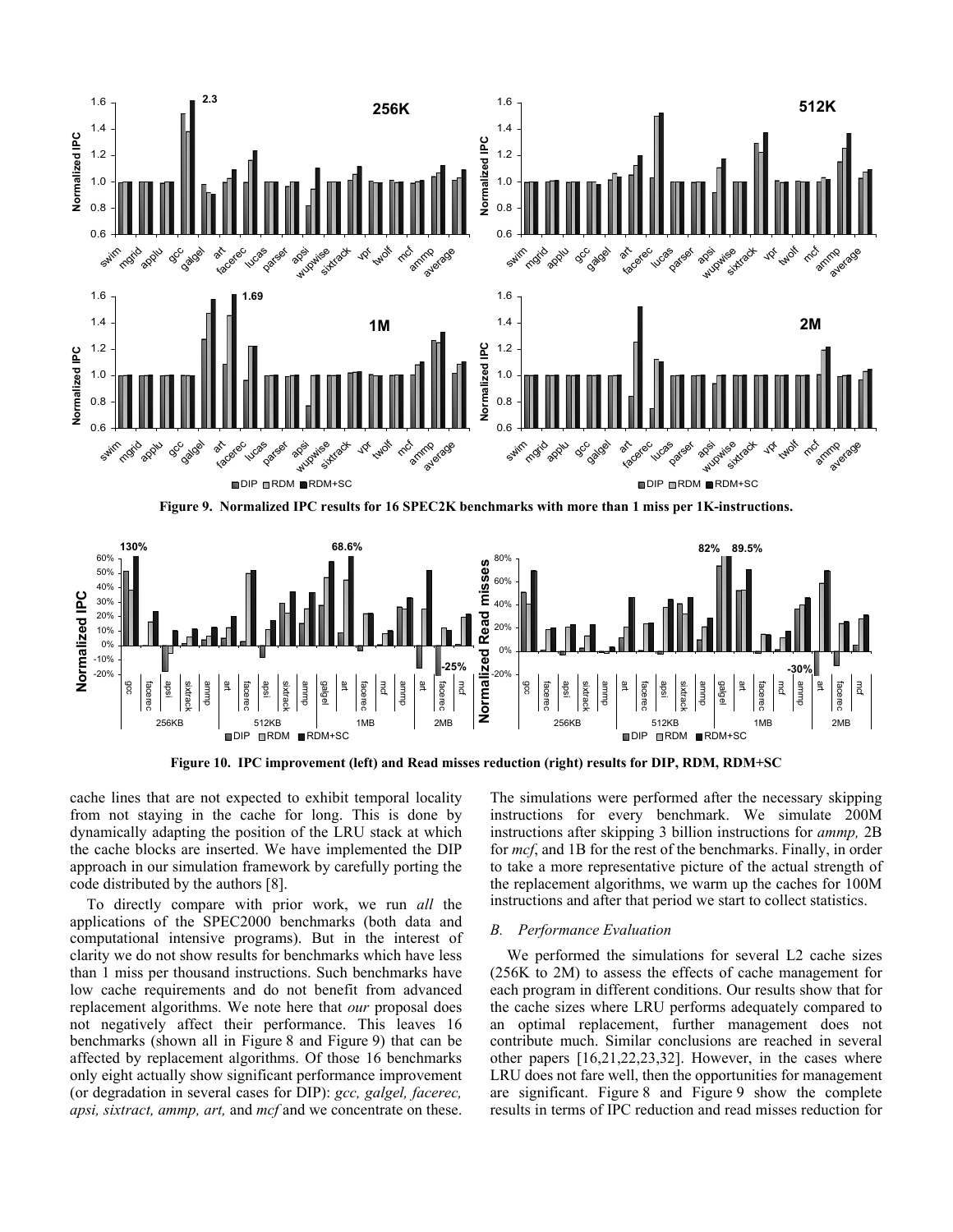the 16 memory-intensive benchmarks and for all cache configurations.

For clarity Figure 10 concentrates on the cases where management works best (256K L2 for *gcc*, *facerec*, *apsi, sixtrack,* and *ammp*, 512K for *art, facerec, apsi, sixtrack*, and *ammp*, 1M for *galgel*, *art*, *facerec, mcf,* and *ammp* and 2M for *art, facerec,* and *mcf*). Incidentally, these are the cache sizes where the working sets of these programs show an inflection point, and begin to "fit" in the cache of the corresponding size [2]. Management in either smaller or larger caches makes less difference, since the working sets either do not fit at all or fit in their entirety.

Figure 10 depicts the performance improvements —in terms of IPC— (left-side graph) and the reduction in the performance-critical read misses (right-side graph) over the LRU for the 8 SPEC benchmarks. The first bar in each set of bars represents the IPC improvements (or read-miss reduction) when the DIP replacement algorithm is employed (the best performing replacement policy previously published), while the second and the third bar illustrate the results for the Reuse Distance Management (RDM) and RDM enhanced with Selective Caching (SC).

As we can see from Figure 10, our results indicate that in the presented cases the benefits are substantial for both the RDM and the RDM+SC case compared either to the LRU or even the DIP approach. In the RDM case (without selective caching), *facerec* (in 512K cache) shows the greatest performance gains over the LRU (48.9%), while significant speedups are reported in the other benchmarks as well. A 38.1% speedup is achieved in *gcc* (256K cache), 25.4% in *ammp*, 22.4% in *sixtrack* (512K cache), 47% in *galgel*, and 45.6% in *art* (1M cache). The best improvement for *mcf* is achieved in the 2M cache (up to 19.3% increase in IPC). As we have already mentioned, the improvement in each benchmark is related to the cache size. *mcf* is a cache greedy application and is the most memory intensive program of the SPEC2000 suite and according to [2], a 2M cache is still not able to accommodate its working set.

Compared to the DIP replacement algorithm, our approach is not always superior. RDM still outperforms DIP by 10% on average and in no case degrades performance as much as DIP (up to 25%), but there are cases (*gcc*-256K, *sixtrack*-512K, and *ammp*-1M) where DIP performs better than RDM. Still, when the selective cache technique is employed (RDM+SC), our approach clearly outperforms DIP: RDM+SC increases IPC relative to DIP by up to 80.7% and 15.8% on average.

#### *C. Power and Area Issues*

Finally, we evaluate our prediction structures (SPS+SRDS) in terms of power (energy and EDP) and area overhead – common metrics in the low power embedded processor world. We used a modified version of the Cacti 5.3 tool [30] to estimate the power and area characteristics of the proposed predictors. Our Cacti estimates showed that the power consumption of all the structures that we introduced is approximately 10mW (peak power) which translates into less than 0.024% increase of the processor's energy consumption for all our experiments (0.0032% on average). Consider the area, SPS+SRDS area requirements correspond to less than 1% of the area occupied by a 256KB L2 cache (even less for larger caches) which is negligible as well. As a result, we believe that

both the energy and the area overhead of the SPS and SRDS predictors is minimal and affordable for every low power processor which is equipped with an L2 cache, rendering our proposal a viable solution in the embedded system world.

## VI. RELATED WORK

In this work, we argue that it is possible to directly predict the temporal characteristics (reuse distances) of the memory references via run-time instruction-based prediction and exploit this information for cache replacement. We will briefly overview related work in each of these directions.

**Predictability of Reuse Distances.** Reuse distance analysis was mainly explored with great success at compile time  $[33,4,6,5]$  or during a profiling step  $[2,3,19]$  in order to understand and improve the temporal locality of the programs. The reuse distance of a memory reference, unlike stack distance, can easily be captured using functionality supported in today's hardware and operating systems [21].

Previous approaches show that both whole-program [33,4] and instruction-based [6] reuse distances can be predicted accurately across program inputs using a few profiling runs. Recently, Fang et al. [5] associate the prediction of the reuse distances to the program's data set. As a result, they were able to predict the reuse distances (at compile time) across various data sets and estimate the whole program miss rates of the L1 and the L2 caches. Our approach is the first that we are aware of that utilizes the instruction-based prediction at run-time and not at compile time.

**Cache Management.** Early work studied the limits of cache replacement algorithms using program traces. The first attempt was by Belady [1] who formulates the area by comparing random replacement algorithms, LRU and an optimal algorithm that looks into the future. Sugumar and Abraham [27] extended the Belady's algorithm in order to characterize capacity and conflict misses, while Temam [29] used the Belady's optimality results by simultaneously exploiting spatial and temporal locality. All those studies were more of a way to provide a better understanding of the cache behavior rather than to implement a real cache and related replacement algorithms.

In the area of L1 cache management, many techniques categorize, and handle accordingly, the memory references based on their temporal and spatial characteristics [20,7,13,14]. Jeong and Dubois introduce the idea of cost sensitive replacement algorithms [10]. The authors proposed different variations of the LRU by assigning finite costs between load and store misses. In [11], the costs were associated with the type (read or write) of the next access to a block. In [24], the idea of Memory Level Parallelism (MLP) aware cache replacement was introduced.

Another class of replacement techniques [16,28] typically involves the exploitation of the generational behavior of a cache block from the moment that a specific line is inserted into the cache, until the time that is evicted—inspired by the cache decay methodology [9,15].

Most of the work in the context of the L2's focuses either in the identification of dead lines (e.g., last touch prediction), or in providing cache bypassing schemes [18,12,22,31,17,32]. A similar approach, called dynamic insertion policy [23], tries to prevent cache blocks that are not expected to exhibit temporal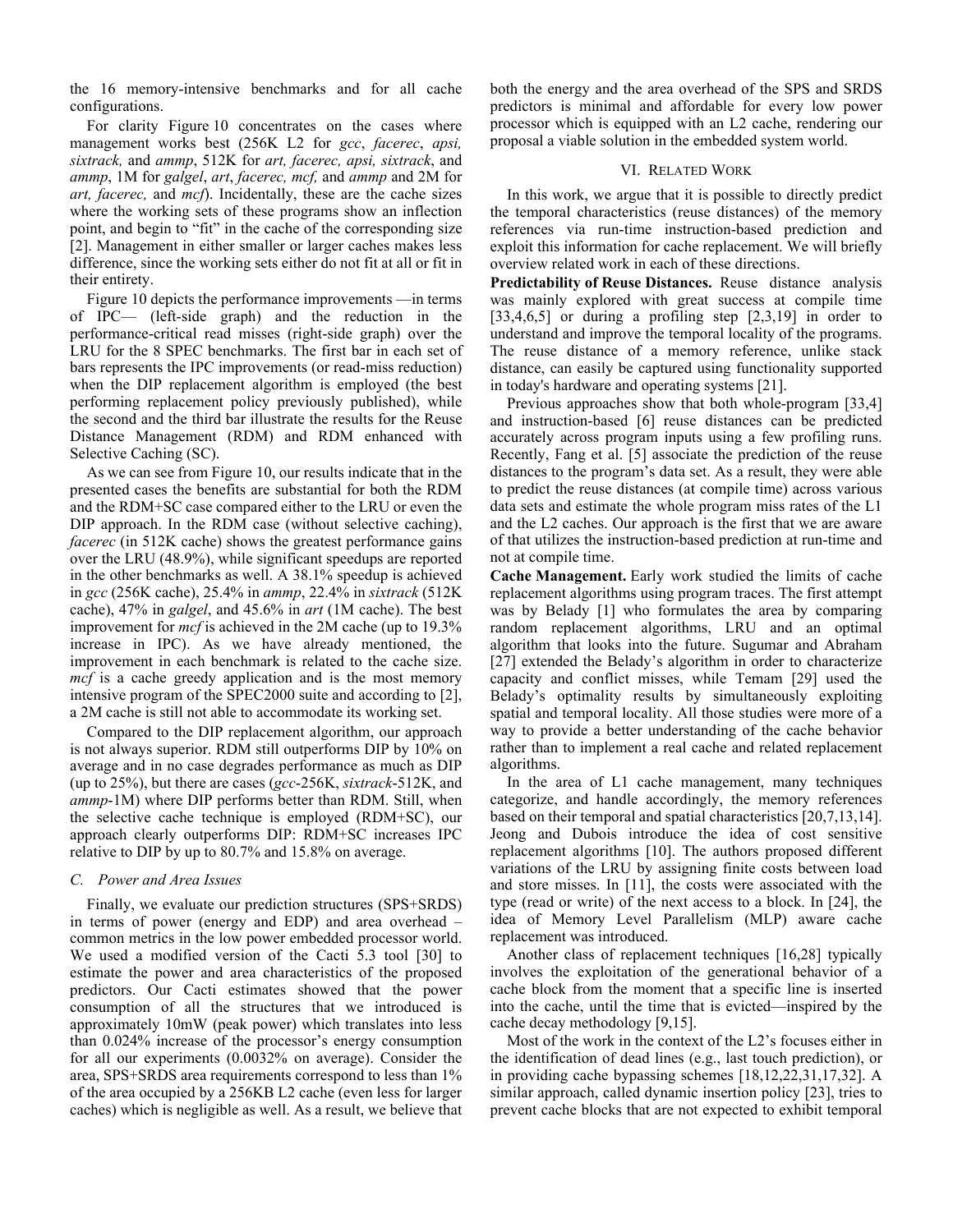locality from not staying in the cache for long. This is done by dynamically adapting the position of the LRU stack at which a cache block is inserted (blocks without temporal locality are directly inserted in the LRU position). We compare against these techniques and show that i) we outperform them in the vast majority of the cases and ii) they are not as stable as our proposal: while such techniques reduce the number of misses, they do not necessarily have a positive impact on performance.

Finally, a recent approach, called shepherd cache [25], attempts to emulate the Belady's optimal algorithm for a conventional cache. In this work, the large, highly associative cache is replaced by a cache with lower associativity (the main cache) and use a secondary (shepherd) cache to approximate an optimal replacement policy in the main cache. However, this approach requires very large per-cache line additional storage area (up to 46 bytes) and it is characterized by a complex replacement policy.

#### VII. CONCLUSIONS

Many cache management techniques have been proposed in the past that were based on rough assessments of the temporal locality of cache blocks. Those techniques either try to predict the temporal locality of the cache blocks in a binary manner ("have" or "have-not") or try to predict when a cache block will lose its temporal locality. In this work, we propose a practical way to quantitatively compare the temporal locality of individual cache blocks via their predicted reuse distance, which distinguishes our scheme as a fine grained approach, in contrast to previously proposed coarse grain approaches. We show that it is possible to predict with high accuracy the reuse distance of the cache blocks via instruction (PC) based prediction at run-time. We concentrate on practical implementations of the instruction based predictors (concerning size, associativity and embedded confidence estimation) and we study efficient techniques to collect reuse distances at run-time (reusedistance sampling). We demonstrate our reuse distance prediction methodology by applying it to managing the replacement policy of the L2 caches and we show that a significant increase of the programs's performance can be achieved. On top and orthogonal to this, we use our instruction based reuse distance predictor to enforce a selective caching technique which further improves the resulting performance gains.

#### ACKNOWLEDGMENTS

This work is supported by the EU FP6 Integrated Project - Future and Emerging Technologies, Scalable computer ARCitecture (SARC) Contract No. 27648, and the EU FP6 HiPEAC Network of Excellence IST-004408. Pavlos Petoumenos is partially supported by "K. Karatheodoris" grant awarded by the Research Committee of the University of Patras. The equipment used for this work is a donation by Intel Corporation under Intel Research Equipment Grant #15842.

We would also like to the thank Prof. Andy Pimentel, as well as the reviewers of the paper, for their helpful comments.

#### **REFERENCES**

- [1] L. A. Belady. A study of replacement algorithms for a virtualstorage computer. *IBM Systems Journal*, 1966.
- E. Berg and E. Hagersten. Fast Data-Locality Profiling of Native Execution. *Proc. of the ACM SIGMETRICS*, 2005.
- [3] C. Cascaval and D. A. Padua. Estimating cache misses and locality using stack distances. *Proc. of the International Conference on Supercomputing (ICS)*, 2003.
- [4] C. Ding and Y. Zhong. Predicting whole-program locality through reuse distance analysis. *Proc. of the Conference on Programming Language Design and Implementation (PLDI)*, 2003.
- [5] C. Fang, S. Carr, S. Onder, and Z. Wang. Instruction Based Memory Distance Analysis and its Application to Optimization. *Proc. of the International Conference on Supercomputing (ICS)*, 2006.
- [6] C. Fang, S. Carr, S. Onder, and Z. Wang. Reuse-distancebased miss-rate prediction on a per instruction basis. *Conference System Performance*, 2004.
- [7] A. González, C. Aliagas, and M. Valero. A Data Cache with Multiple Caching Strategies tuned to Different Types of Locality. *Proc. International Conference on Supercomputing (ICS)*, 1995.
- [8] http://users.ece.utexas.edu/~qk/dip/
- [9] Z. Hu, S. Kaxiras, M. Martonosi. Timekeeping in the memory system: predicting and optimizing memory behavior. *Proc. of the International Sympocium on Computer Architecture (ISCA)*, 2002.
- [10] J. Jeong and M. Dubois. Cost-sensitive cache replacement algorithms. *Proc. of the International Symposium on High Performance Computer Architecture (HPCA)*, 2003.
- [11] J. Jeong, P. Stenstrom, and M. Dubois. Simple, Penalty-Sensitive Replacement Policies for Caches. *Computing Frontiers*, 2006.
- [12] T. Johnson, D. Connors, M. Merten, and W. Hwu. Run-Time Cache Bypassing. *IEEE Transactions on Computers*, 1999.
- [13] M. Kampe and F. Dahlgren. Exploration of the Spatial Locality on Emerging Applications and the Consequences for Cache Performance. *Proc. of the International Parallel and Distributed Computing Symposium*, 2000.
- [14] M. Karlsson and E. Hagersten. Timestamp-Based Selective Cache Allocation. *In the Workshop on Memory Performance Issues*, 2001.
- [15] S. Kaxiras, Z. Hu, M. Martonosi. Cache Decay: Exploiting Generational Behavior to Reduce Cache Leakage Power. *Proc. of the International Sympocium on Computer Architecture (ISCA)*, 2001.
- [16] M. Kharbutli and Y. Solihin. Counter-Based Cache Replacement Algorithms. Proc. Conference on Computer Design (ICCD), 2005.
- [17] A. C. Lai and B. Falsafi. Selective, accurate, and timely selfinvalidation using last-touch prediction. *Proc. of the International Symposium on Computer Architecture (ISCA)*, 2000.
- [18] W. F. Lin and S. K. Reinhardt. Predicting last-touch references under optimal replacement. *University of Michigan Technical Report (CSE-TR-447-02)*, 2002.
- [19] R. L. Mattson, J. Gecsei, D. R. Slutz, and I. L. Traiger. Evaluation techniques for storage hierarchies. *IBM Systems Journal*, 1970.
- [20] V. Milutinovic, B. Markovic, M. Tomasevic, and M. Tremblay. The Split Temporal/Spatial Cache: Initial Performance analysis. *Journal of Systems Architecture: the EUROMICRO Journal*, 1996.
- [21] P. Petoumenos, G. Keramidas, H. Zeffer, S. Kaxiras, and E. Hagersten. Modeling Cache Sharing on Chip Multiprocessor